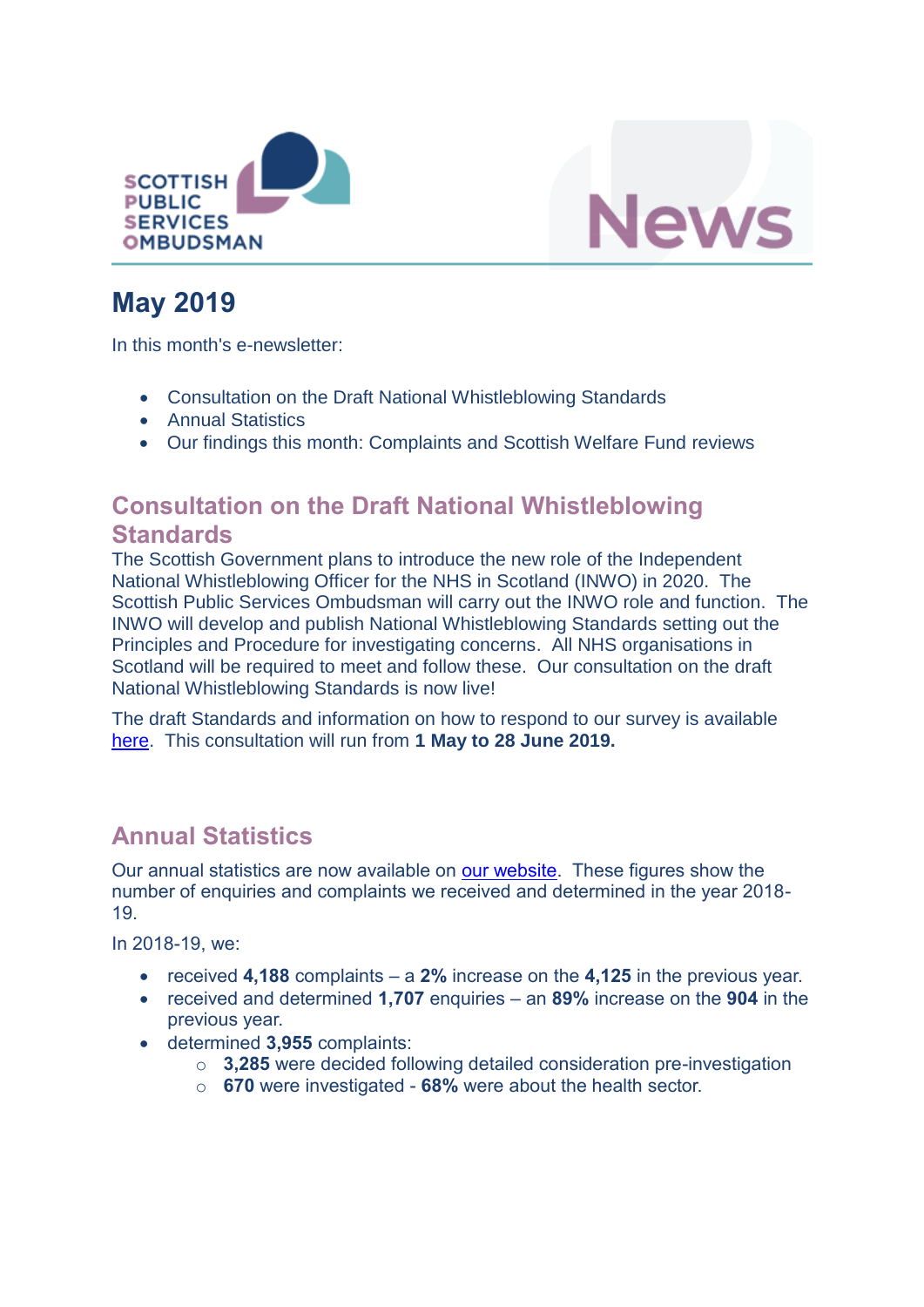- made **1,160** recommendation for redress and improvement to public service:
	- o **386** for personal redress
	- o **644** for learning and improvement
	- o **130** about complaint handling

Full information about the statistics for each sector, along with the subjects of complaints, is available on our website.



Recommendations made by type

### **Our findings**

**Complaints** This month we:

- are publishing 49 decision reports available [here](https://www.spso.org.uk/our-findings)
- upheld 21 complaints in full or part
- made 58 recommendations for learning and improvement.

#### **Learning points**

- In case [201800410](https://www.spso.org.uk/decision-reports/2019/may/decision-report-201800410-201800410) we found that the council failed to take a proactive approach in planning support for an informal carer. We asked the council to reflect on our findings, identify appropriate further learning, and feedback to staff in a supportive manner.
- In case [201801339](https://www.spso.org.uk/decision-reports/2019/may/decision-report-201801339-201801339) we found that the health board failed to discover and report on objects left in the complainant's nasal tissue following surgery. We asked the board to review their practice and feedback learning to staff in a supportive way.

In both cases we emphasise supporting staff in learning from these complaints. Our thematic report [Making Complaints Work for](http://www.valuingcomplaints.org.uk/sites/valuingcomplaints/files/resources/MakingComplaintsWorkForEveryoneFinalWeb.pdf)  [Everyone](http://www.valuingcomplaints.org.uk/sites/valuingcomplaints/files/resources/MakingComplaintsWorkForEveryoneFinalWeb.pdf) focuses on the impact of complaints on staff who have been complained about. We highlight the importance of supporting staff through the complaints process and engaging staff in positive activities to manage and learn from complaints.





Making Complaints Work for Evervone

**SPSO**